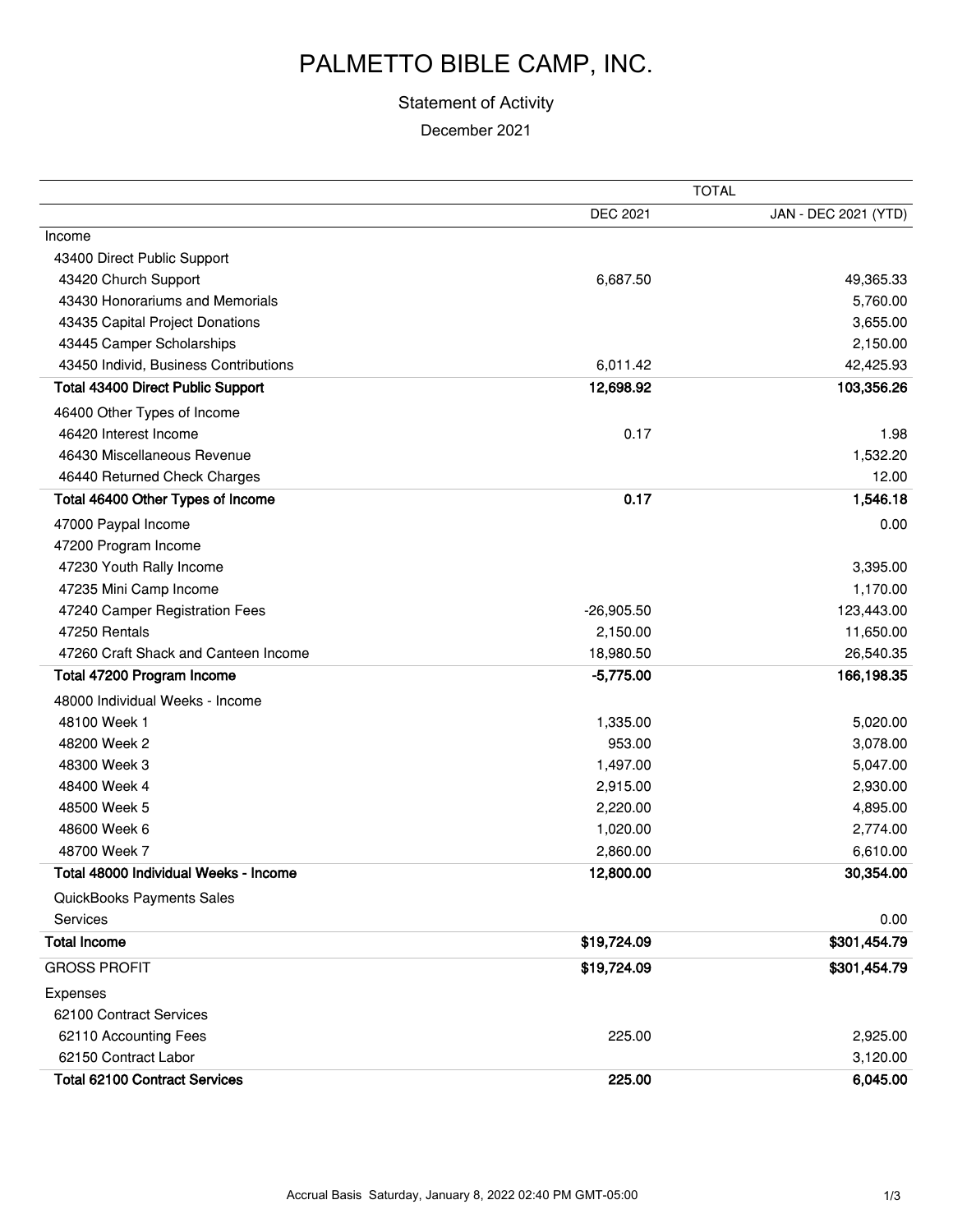# PALMETTO BIBLE CAMP, INC.

### Statement of Activity

December 2021

|                                        | <b>TOTAL</b>    |                      |
|----------------------------------------|-----------------|----------------------|
|                                        | <b>DEC 2021</b> | JAN - DEC 2021 (YTD) |
| 62800 Facilities and Equipment         |                 |                      |
| 62840 Maintenance and Repairs          | 51.72           | 11,382.51            |
| 62850 Equipment Rental                 |                 | 4,839.59             |
| 62870 Property Insurance               | 1,421.01        | 17,829.85            |
| 62890 Utilities/Garbage/Pest Control   | 1,769.59        | 42,789.31            |
| Total 62800 Facilities and Equipment   | 3,242.32        | 76,841.26            |
| 64000 Program Expense                  |                 |                      |
| 64010 Food                             |                 | 71,536.30            |
| 64020 Canteen                          |                 | 13,295.94            |
| 64030 Craft Shack                      |                 | 5,150.44             |
| 64035 Youth Rally Expenses             |                 | 1,012.19             |
| 64045 Other camper expense             |                 | 5,345.32             |
| Total 64000 Program Expense            |                 | 96,340.19            |
| 64800 Paypal Expense                   | 18.88           | 2,517.87             |
| 64900 Quickbooks/Versacheck/Square     | 167.33          | 3,071.14             |
| 64950 Registration Expense             | 540.57          | 540.57               |
| 65000 Operations                       |                 |                      |
| 65020 Postage, Mailing Service         | 8.70            | 173.40               |
| 65040 Supplies                         |                 | 9,425.91             |
| 65050 Telephone, Telecommunications    | 499.49          | 4,619.86             |
| 65060 Gasoline                         |                 | 774.50               |
| 65070 Bank Charges                     |                 | 12.00                |
| 65075 NSF Checks                       |                 | 50.00                |
| 65080 Mileage                          |                 | 2,535.00             |
| 65095 Miscellaneous Expense            | 84.08           | 2,889.02             |
| <b>Total 65000 Operations</b>          | 592.27          | 20,479.69            |
| 66000 Individual Weeks - Expense       |                 | 0.00                 |
| 66100 Week 1                           | 88.25           | 8,323.53             |
| 66200 Week 2                           |                 | 2,903.01             |
| 66300 Week 3                           |                 | 2,594.87             |
| 66400 Week 4                           |                 | 3,095.35             |
| 66500 Week 5                           |                 | 4,454.50             |
| 66600 Week 6                           |                 | 96.39                |
| 66700 Week 7                           | 1,910.12        | 4,929.76             |
| Total 66000 Individual Weeks - Expense | 1,998.37        | 26,397.41            |